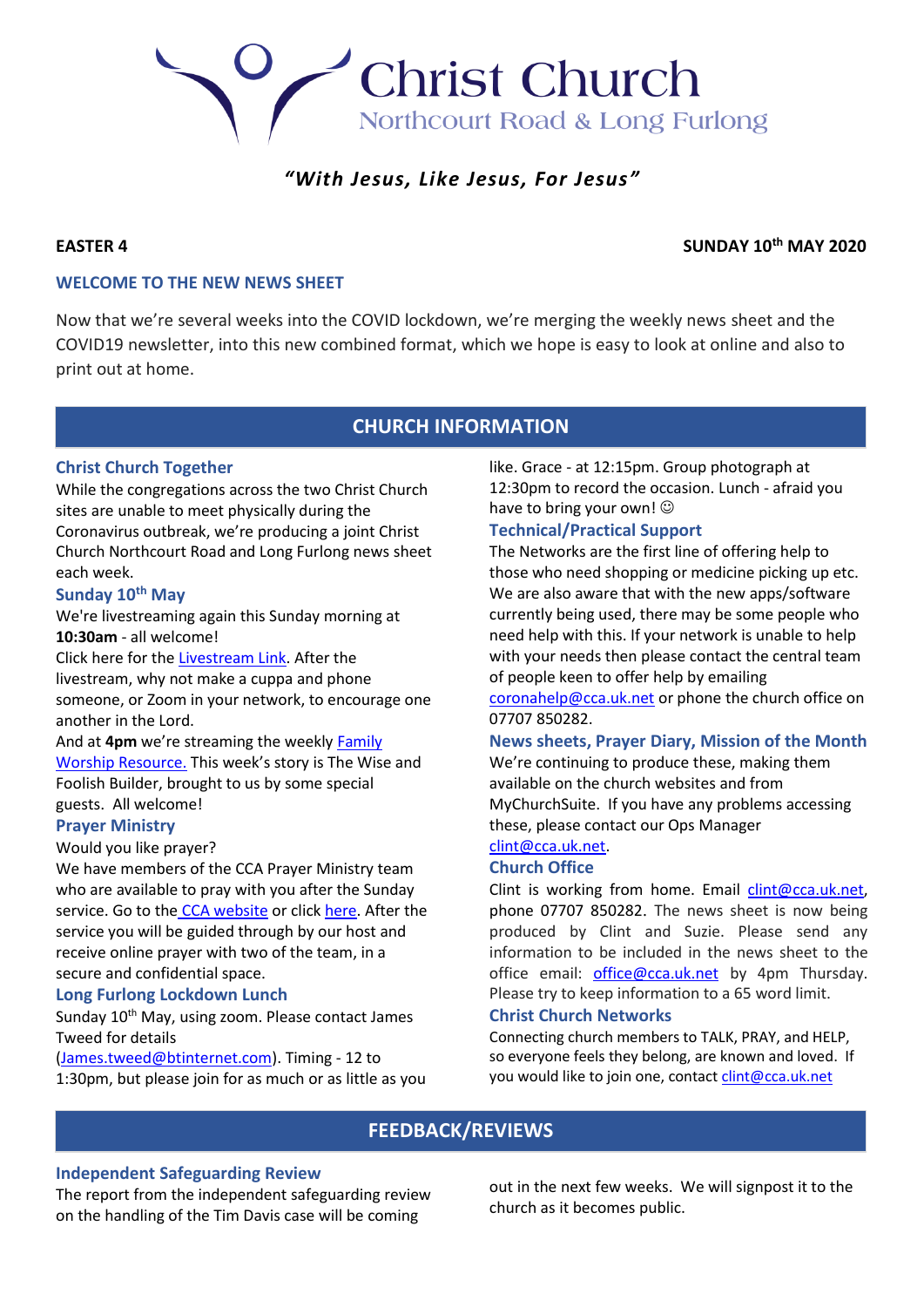# **PCC Feedback**

The PCC met for a short meeting online on Monday evening. The main item was discussing and unanimously approving Ros Steel's journey towards ordination as an Ordained Local Minister, recognising that it is a joint journey, and committing ourselves to becoming fully involved in the training and development on that journey. We also had a finance update and a safeguarding policy update.

# **OTHER NEWS/UPDATES**



# **Barns Café News**

The Barns Café has been closed to customers since Saturday 14 March because of the COVID19

outbreak. Following consultation with staff, and with their agreement, the Barns Cafe Directors and PCC have furloughed all the Barns Cafe paid staff, with the exception of the manager Phil Adams. Phil will split his time between Abingdon Foodbank and undertaking ongoing financial and management tasks for the cafe. We anticipate this will be for a period of 3 months, but are keeping the situation under review. Please be praying for all the Barns Cafe team, both paid staff, volunteers and Directors. Pray also for those in the community who are missing the friendship and relationships built through the work of the cafe.



# **Foodbank**

foodbank Thank you for all the donations of money and produce. Any produce can

be brought to the church between 9:30 and 1:00 on Tuesdays and Fridays. It is hugely appreciated at this difficult time.

# **Paul Brombley**

Congratulations to Paul who has recently passed his selection conference to start training as a Licenced Lay Minister.

# **Colin & Judy Wood**

Congratulations to Colin & Judy Wood who celebrated their 60th Wedding Anniversary this week.

# **Message from Christine Talbot**

Thank you so much to everyone for your kind words and good wishes, cards and emails, flowers and chocolates, and the generous financial gift on my retirement at the end of April. Your prayers and support over the years have been much appreciated, thank you. *Christine Talbot*

# **The King's School Witney**

The King's School are looking for a part time teacher who can teach

secondary Computer Science, with the potential for some humanities teaching. Further details can be found [here.](https://cdn.filestackcontent.com/D7T4Z4jyTHCbsflzU9y9) Closing Date – 9am Wednesday 13<sup>th</sup> May 2020.

# **UPCOMING EVENTS**

# **Alpha**

Alpha Online is a great way to make new connections, meet new people and have honest conversations about the big questions in life. We are running several mini Alpha Online courses, starting next week:

# Monday evenings 7:30pm

# Friday afternoons 2:00pm.

We're also exploring a couple of others Alpha's, and if the Monday evening one is full we will start another one the following week. These online courses use the Alpha film series, and then a 45 minute Zoom discussion group, and are limited to 4-6 guests to enable conversation to bubble. See the church [website](http://www.cca.uk.net/explore-faith/) for details and to book a place.

# **Help with Alpha**

Please help advertise by sharing the Facebook post on the church Facebook page with friends, and invite them to come

If you'd like to help run a mini online Alpha, please speak to Keith [keith@cca.uk.net.](file:///C:/Users/Suzie/AppData/Roaming/Microsoft/Word/keith@cca.uk.net) And please pray!

# **Thy Kingdom Come (21-31st May)**

As a church we're joining this global prayer movement that invites Christians to pray from Ascension to Pentecost for more people to come to know Jesus.

# Thursday 21st May, Ascension Day:

11am Book of Common Prayer communion. Evening - virtual prayer gathering hosted by Long Furlong congregation.

# Friday 22- Saturday 30 May:

Opportunities to join in continuous prayer, use family prayer resources, pray together daily. Check out the [website](http://www.thykingdomcome.global/) to find ideas, resources & inspiration.

# Sunday 31st May, Pentecost:

All Age Livestream 10:30am, 6:30pm extended online worship.

# **Christian Aid Quiz**

ristian<sub>d</sub>

Christian Aid Quiz Night on Zoom! 10-16 MAY Suggested minimum donation of £5 to

support the work of Christian Aid. To take part, email [abingdon.caquiz2020@gmail.com](file:///C:/Users/Suzie/AppData/Roaming/Microsoft/Word/abingdon.caquiz2020@gmail.com) as soon as possible. Nearer the time you will be sent an invitation link,